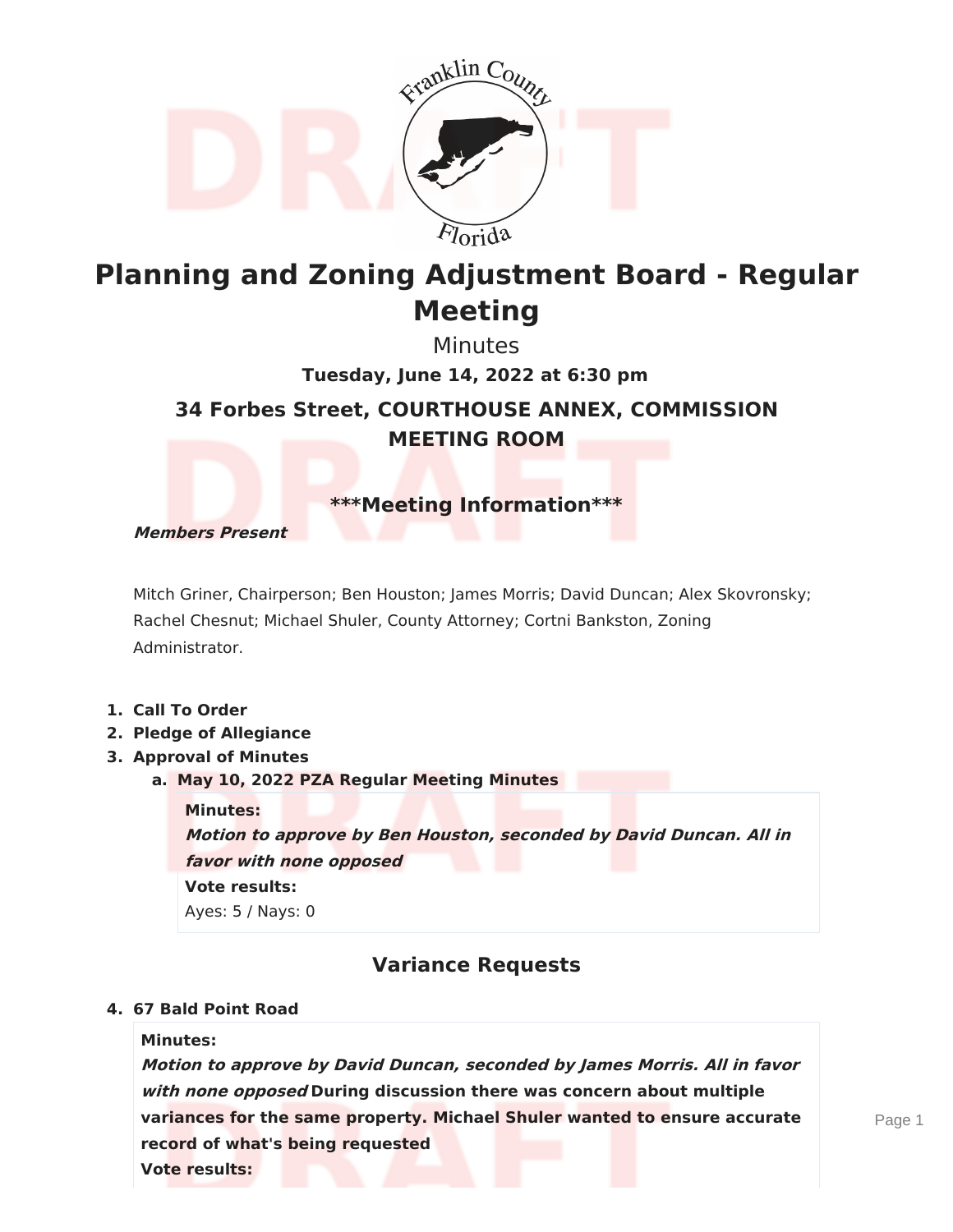Ayes: 5 / Nays: 0

#### **5. 315 Gander Street**

#### **Minutes:**

**Motion to approve by David Duncan, seconded by James Morris. All in favor with none opposed Vote results:**

Ayes: 5 / Nays: 0

## **Critical Shoreline Applications**

**6. 1269 East Gulf Beach Drive**

#### **Minutes:**

**Motion to approve by Alex Skovronsky, seconded by Ben Houston. All in**

**favor with none opposed**

**Vote results:**

Ayes: 5 / Nays: 0

### **Commercial Site Plan Applications**

#### **7. 136 Hwy 98**

**Minutes:**

**Motion to Table due to no-show of applicant or agent by Alex Skovronsky, seconded by Ben Houston. All in favor with none opposed Vote results:** Ayes: 5 / Nays: 0

**8. 1 Gulf Beach Drive**

**Minutes: Motion to approve David Duncan, seconded by Rachel Chesnut. All in favor with none opposed Vote results:** Ayes: 5 / Nays: 0

**9. 48 Island Drive**

**Minutes: Motion to approve by James Morris, seconded by Ben Houston. All in favor with none opposed Vote results:** Ayes: 5 / Nays: 0

### **Plat Review Applications**

#### **10. 3 by the Sea**

**Minutes:**